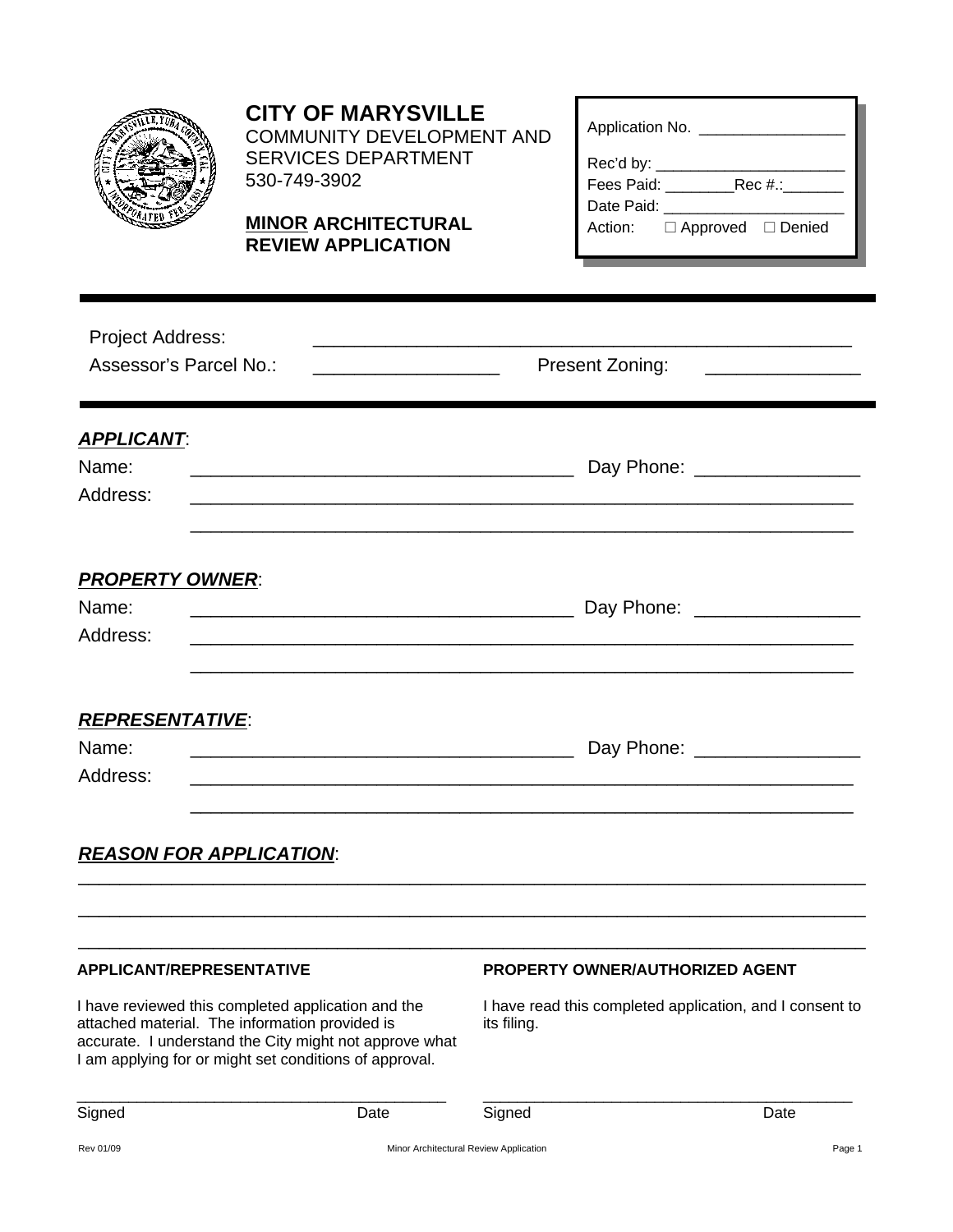### **Staff Use Only**

|                                                | <b>TYPE OF APPLICATION</b>                                                                                                                                 |                     | <b>APPLICATION NUMBER</b>                                                                                            | <b>FEE PAID</b>    |
|------------------------------------------------|------------------------------------------------------------------------------------------------------------------------------------------------------------|---------------------|----------------------------------------------------------------------------------------------------------------------|--------------------|
| <b>Architectural Review:</b><br>a.<br>b.<br>c. | <b>Conceptual Review:</b><br>Formal Review:<br>Minor/Incidental:                                                                                           |                     | <u> 1989 - Johann John Stone, markin film yn y brenin y brenin y brenin y brenin y brenin y brenin y brenin y br</u> |                    |
| <b>Planning Commission:</b>                    |                                                                                                                                                            |                     |                                                                                                                      |                    |
| Use Permit:                                    |                                                                                                                                                            |                     |                                                                                                                      |                    |
| Variance:                                      |                                                                                                                                                            |                     |                                                                                                                      |                    |
| Tentative Map:                                 |                                                                                                                                                            |                     |                                                                                                                      |                    |
| Rezone:                                        |                                                                                                                                                            |                     |                                                                                                                      |                    |
| <b>General Plan Amendment:</b>                 |                                                                                                                                                            |                     |                                                                                                                      |                    |
| Other:                                         |                                                                                                                                                            |                     |                                                                                                                      |                    |
|                                                | (Specify):___________________________                                                                                                                      |                     |                                                                                                                      |                    |
| FEES:                                          |                                                                                                                                                            |                     |                                                                                                                      |                    |
| <b>Description:</b>                            |                                                                                                                                                            | <b>Explanation:</b> |                                                                                                                      | Fee:               |
| Base Fee:                                      |                                                                                                                                                            |                     |                                                                                                                      |                    |
| <b>Environmental Review:</b>                   |                                                                                                                                                            |                     |                                                                                                                      |                    |
| Other Fees:                                    |                                                                                                                                                            |                     |                                                                                                                      |                    |
| <b>Total Fees:</b>                             |                                                                                                                                                            |                     |                                                                                                                      |                    |
| Fee Paid By:                                   |                                                                                                                                                            | □ - Applicant       | $\Box$ - Representative                                                                                              | □ - Property Owner |
| <b>Tentative Review Dates:</b>                 |                                                                                                                                                            |                     |                                                                                                                      |                    |
| a.<br>b.<br>c.<br>d.<br>е.                     | Review of Completeness (if applicable):<br><b>Staff Review/Determination:</b><br><b>ARB Review:</b><br><b>Planning Commission Review:</b><br>Other Review: |                     |                                                                                                                      |                    |
| Notes to the File:                             |                                                                                                                                                            |                     |                                                                                                                      |                    |
|                                                |                                                                                                                                                            |                     |                                                                                                                      |                    |
|                                                |                                                                                                                                                            |                     |                                                                                                                      |                    |
|                                                |                                                                                                                                                            |                     |                                                                                                                      |                    |